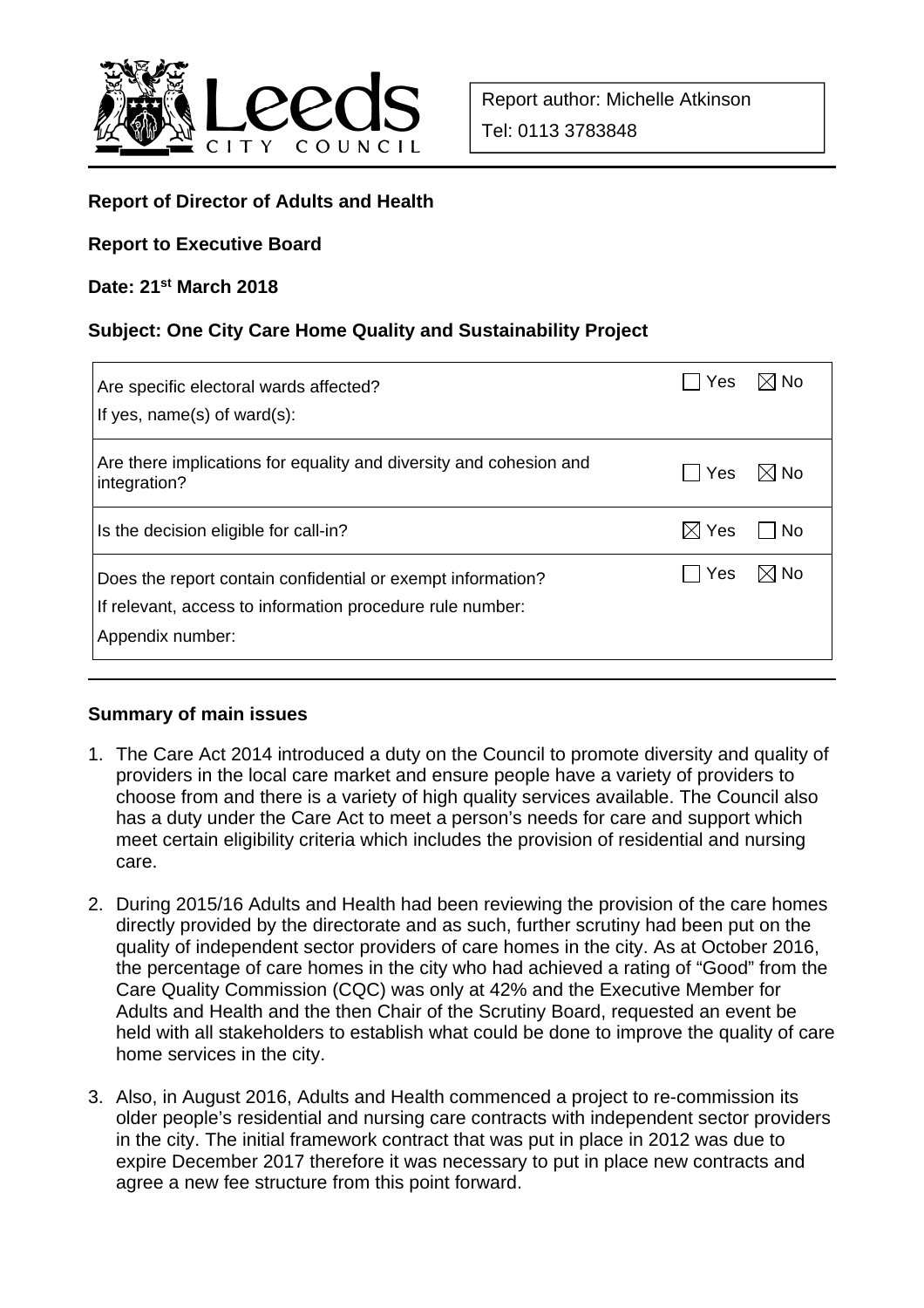- 4. To ensure alignment of both pieces of work mentioned above, these were combined into one project titled the One City Care Home Quality & Sustainability. The overarching aim of the project was to ensure that citizens of Leeds receive high quality care in independent sector care home settings and that our contracts incentivise older people's care homes to provide this high quality care.
- 5. The project covers three key broad areas, which are:
	- *i. To work with the sector to improve the quality of care home services in the city;*
	- *ii. To agree with the sector a new fee structure for the new contract; and*
	- *iii. To enter into a procurement exercise for a new contract with care home providers.*
- 6. A considerable amount of work has been undertaken with care homes which has already stated to show benefits in terms of increasing the quality of care home services in the city. As can be seen from Appendix 2 to this report, the percentage of care homes receiving a "Good" rating from CQC has risen from 42% in October 2016 to 60% in January 2018. The Council also is continuing to invest in ensuring the quality of services provided in care homes in the city is raised even further through initiatives such as:
	- The introduction of a Care Quality Team to provide guidance, advice and assistance to care homes to improve the quality of services and ensure such improvements are sustained.
	- The introduction of a Leadership Academy to provide development opportunities to registered care managers and the availability of peer support.
	- The continuation of regular contract monitoring of providers to ensure standards are being maintained.

# **Recommendations**

- 1. The Executive Board are asked to:
	- a. Note the work that has been undertaken by all stakeholders as part of the One City Care Home Quality and Sustainability Project.
	- b. Support the initiation of a procurement exercise based on a simplified application process that complies with the Public Contracts Regulations 2015 to implement the framework contract and to note that the Director of Adults and Health will take a delegated decision to commence this procurement exercise in accordance with the Council scheme of delegation.
	- c. Note the implementation of the Quality Action Plan which was co-produced with stakeholders and note that the Deputy Director for Integrated Commissioning shall be responsible for the implementation with the aim of having the action plan in place within the next three months.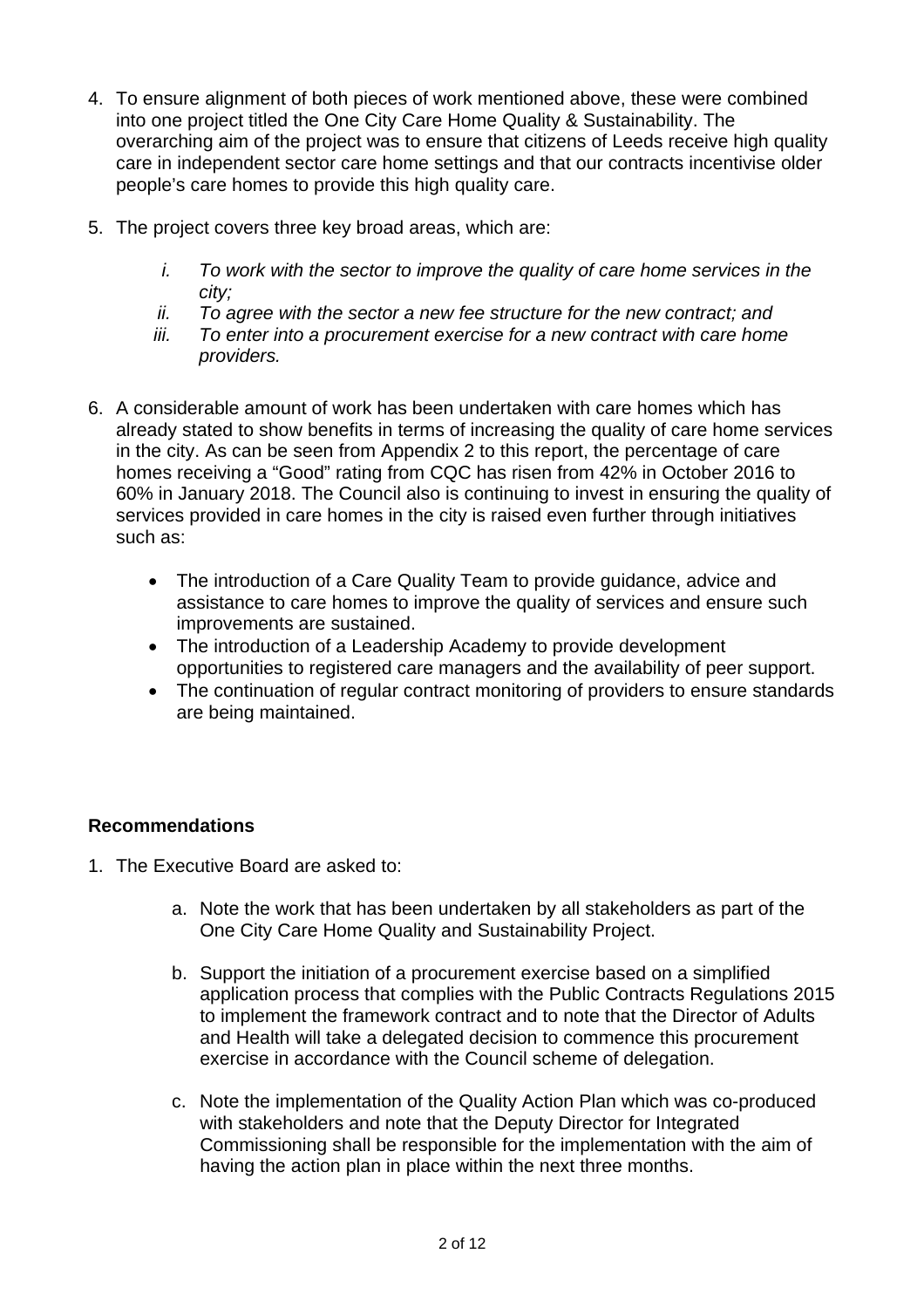- d. Note the recruitment of a Quality Team within Adults and Health to work with the Care Home sector to ensure all homes are delivering high quality care to the citizens of Leeds and note that the Deputy Director for Integrated Commissioning will continue the recruitment of the Quality Team with the aim of having the team operational within the next three months.
- e. Note the development of a Leadership Academy to work with registered managers in the sector to further develop their skills in order to enhance the quality of care provided in the care home setting and note that the Senior OD Business Partner in Adults and Health shall be responsible for the continued development of the Leadership Academy with the aim of having the Academy functional within the next six months.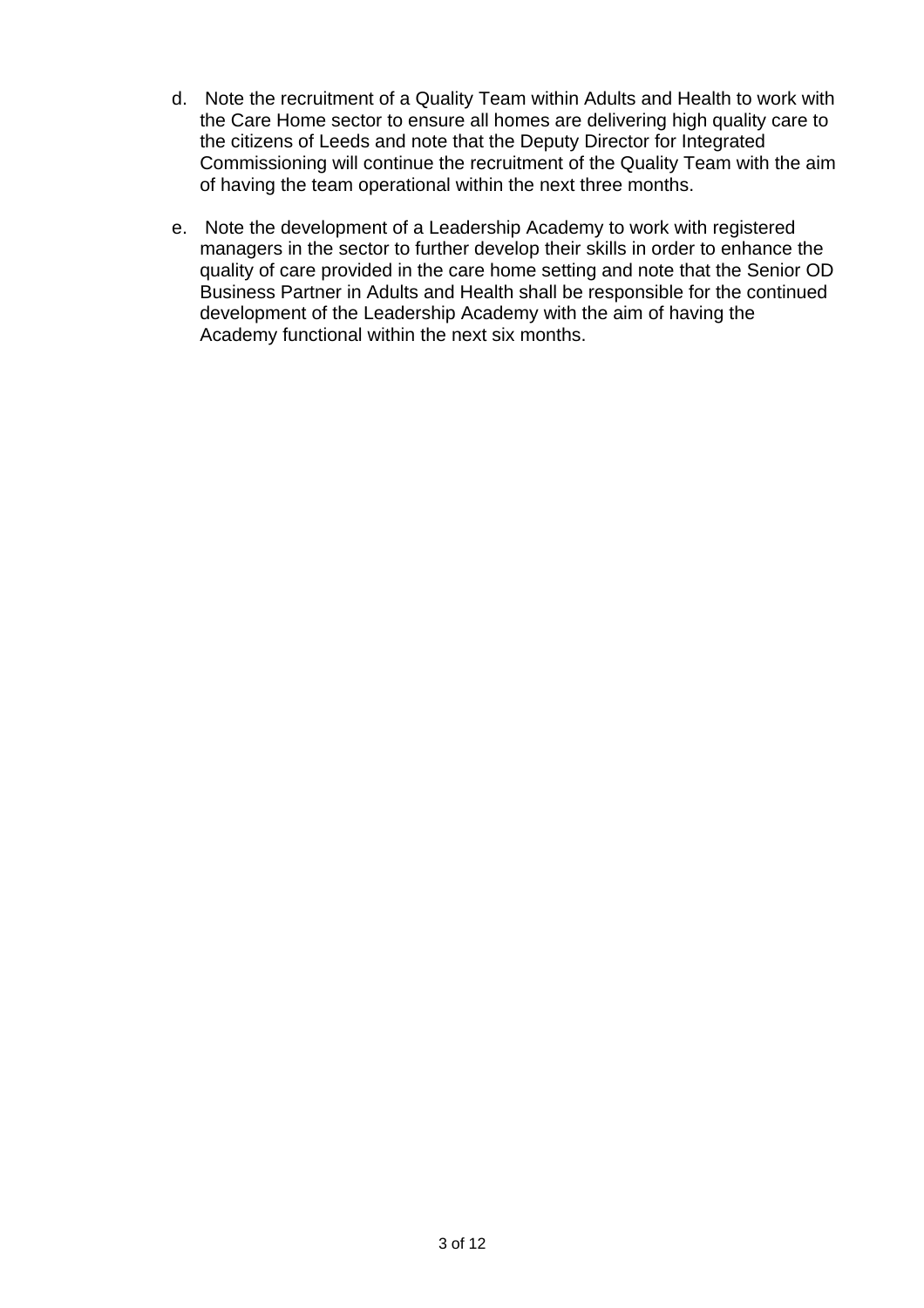# **1. Purpose of this report**

- 1.1 The purpose of this report is to provide information to the Executive Board of the Council about the work that has been undertaken to date on the One City Care Home and Sustainability project.
- 1.2 This report also seeks authority from the Executive Board to proceed with the requirement to put into place new contractual arrangements in regard to the Older Peoples care homes in Leeds under a procurement exercise.

# **2. Background information**

- 2.1 In August 2016, Adults and Health commenced a project to re-commission its older people's residential and nursing care contracts with independent sector providers in the city. The initial framework contract that was put in place in 2012 was due to expire December 2017 therefore it was necessary to put in place new contracts and agree a new fee structure from this point forward. The independent sector care home provision, currently consists of approximately 4,300 beds across 88 residential and nursing homes of which Leeds City Council commission approximately 1,700 placements across the sector. During the last contract period 85 of the 88 care homes in the city were part of the council's framework contract. Adults and Health currently spends approximately £60m (gross) per annum on Older People's residential and nursing care home placements with independent care home providers who have homes within the city.
- 2.2 As part of the project governance, a Strategic Advisory Group was established which is chaired by the Executive Member for Adults and Health, Cllr Charlwood, and has representation from members of each of the main political parties on the council, the independent sector care home providers including Leeds Care Association, third sector representation through Age UK (Leeds), Service User Representation through Healthwatch Leeds and representation from the Leeds CCG partnership.
- 2.3 In addition to the Strategic Advisory Group, a Project Board chaired by the Deputy Director of Integrated Commissioning, was established to oversee the project and delivery of the objectives along with a project team with various workstreams and a Reference Group of care home managers to assist with the development of the various contract documents.
- 2.4 On a regular basis, an update report is submitted to the Scrutiny Board for Adult Social Care, Public Health and NHS on the ratings given by the Care Quality Commission for regulated care services in the city. As part of this scrutiny, there was some concern by members in relation to the quality of care in older peoples care homes given the number of providers who had received a CQC rating of Requires Improvement. Due to this concern, the Executive Member for Adults and Health and the then Chair of the Scrutiny Board, requested an event be held with all stakeholders to establish what could be done to improve the quality of care home services in the city. This event took place in April 2017 following which, it was decided that this project would form part of the contract re-commissioning project and collectively they would be called the One City Care Home Quality and Sustainability Project.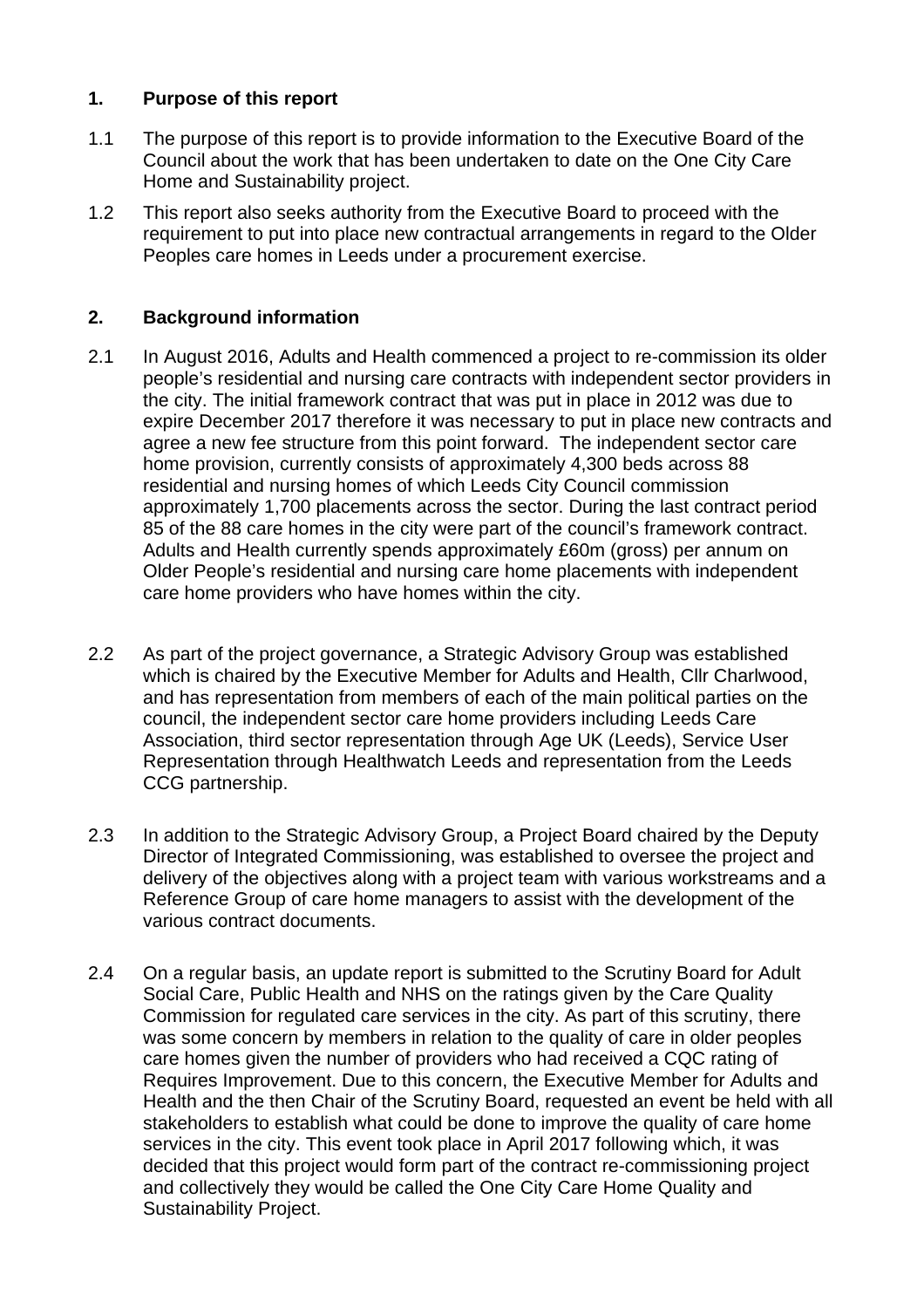- 2.5 The overarching aim of the One City Care Home Quality & Sustainability project was to ensure that the required assurance processes are in place to oversee that the citizens of Leeds receive high quality care in independent sector care home settings and that the Adults and Health contracts incentivise older people's care homes to provide this high quality care.
- 2.6 The project covers three key broad areas, which are:
	- i. To work with the sector to improve the quality of care home services in the city;
	- ii. To agree with the sector a new fee structure for the new contract; and
	- iii. To enter into a procurement exercise for a new contract with care home providers.

### **3 Main issues**

- 3.1 **To work with the sector to improve the quality of care home services in the city.**
- 3.1.1 There are four main areas to this part of the project which are:
	- i) to hold an event to discuss quality of older people's care home services in the city
	- ii) to develop a joint action plan to improve the quality of services
	- iii) to establish a Quality Team within Adults and Health to assist care homes on their quality improvement journey and
	- iv) to establish a Leadership Academy for registered managers of regulated care services.
- 3.1.2 The One City Quality Event was held in April 2017, with the purpose of bringing together all key stakeholders in Leeds to discuss the quality landscape in the city and to discuss what good quality services should look like and identify how this could be jointly achieved. The event was well attended by independent sector providers and presentations were given by the Executive Member for Adults and Health, the then Chair of the Scrutiny Board, the Deputy Chief Inspector for CQC, a service user representative, and commissioners from Adults & Health and the CCG. Following the presentations, workshops were held which allowed contributions by all parties to inform the development of a joint city action plan.
- 3.1.3 One of the main outcomes of the event mentioned in 3.1.2 above was to produce a joint action plan between all stakeholders which would contribute to the improvement of the quality of care home services in the city. During the workshop, numerous suggestions on the improvements that could be made were provided by all stakeholders and Adults and Health have now developed this into a draft action plan for the city. The Association of Directors of Adults Social Services (ADASS) has recently produced a document called "Adult Social Care Quality Matters" which sets out to "encourage and support those who use, provide, commission and oversee adult social care services to maintain high-quality care, and to improve care where it does not yet meet the standard of quality that people should experience." The document sets out seven steps to improve the quality of regulated care services. A decision was taken by the project board to align the Leeds Action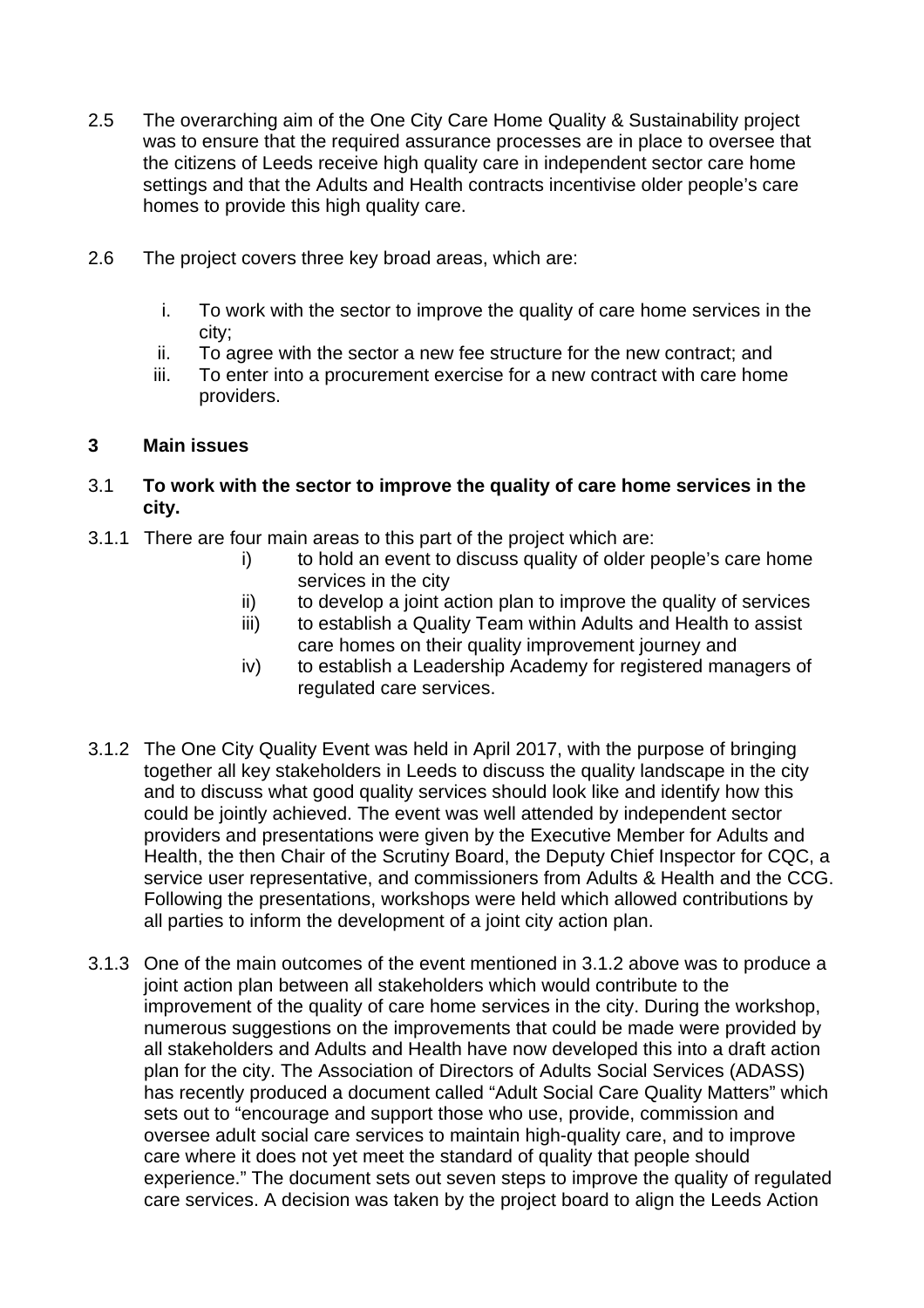Plan to these 7 steps and the joint Leeds response to this document (A copy of the draft Leeds action Plan can be found at Appendix 1).

- 3.1.4 There has been a gradual increase in the number of older people's homes achieving a rating of Good by the CQC as reported to the Scrutiny Board in March in their regular update on CQC ratings – see Appendix 2 for extract from the report showing the table of improving CQC ratings.
- 3.1.5 In order to assist some independent sector providers with their improvement journey, the Director of Adults and Health, through a delegated decision taken in November 2017 (Ref D44909) has approved the creation of a new Care Quality Team in the Directorate. This team will deliver proactive, targeted, strength-based support to regulated care providers in the city and will initially focus on older people's care homes. The overriding purpose of the team will be to improve quality of care for residents of the city. The team will consist of a Care Quality Manager and 3 Care Quality Officer posts, together with a safeguarding training lead and support. Adults and Health are currently in the process of recruiting to all the posts with the aim of the team being active from the start of the new contract.
- 3.1.6 Through consultation with the independent sector, the Organisational Development Team (ODT) has identified that leadership and management skills and knowledge are often overlooked as part of the development for registered managers. Independent sector providers have also said that recruitment of good quality registered managers is difficult in the current job market. This is highlighted within the CQC ratings where the domain of Well Led can often receive a Requires Improvement rating. Over the past year, the ODT has been developing a Leadership Academy that will sit within Adults and Health, to provide resources and capacity to support career progression into management and develop leadership and management skills as identified through training needs analysis with the sector. The Leadership Academy will support leadership and management development at all levels, from aspiring managers to the registered manager, to ensure robust succession planning and will be delivered through a variety of methods including consultancy support with organisations. The programmes are based on the nationally recognised leadership standards, and set against the Skills for Care and the Sector Skills Council standards. Peer support would be integral to the Academy, and the ODT will support and facilitate the existing Registered Managers Network in the city to provide this.

# 3.2 **To agree with the sector a fee structure for the new contract.**

- 3.2.1 During the period of the current contract, the Care Act 2014 was introduced which set out clearer guidance on what local authorities should consider when setting fees for care homes. This resulted in a challenge from the Leeds Care Association (LCA), through their solicitors, to the validity of the price review formula contained in the contract. In order to avoid any further legal challenge, it was agreed that the fee review for the new contract in 2018 would be used to review the price for the final year of the existing contract, rather than use the previously agreed review formula contained in the contract, and this was agreed by the LCA.
- 3.2.2 The main aim of the fee review process was to: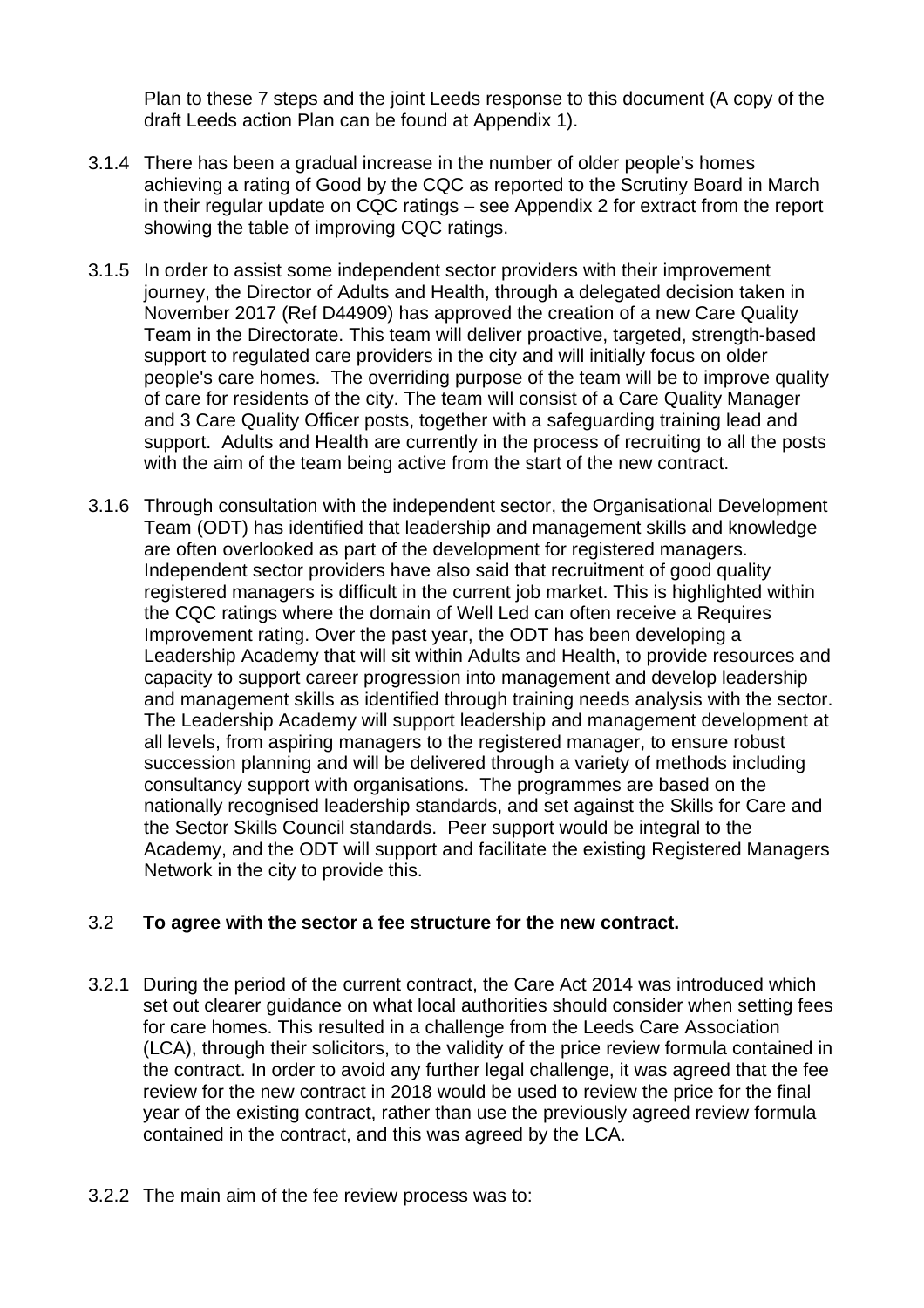- Determine a fee that is fair and supports the cost of care.
- Determine a fee that is affordable within the confines of the Authority's budget.
- To offer stability to the market for the future contract period (up to 5 years).
- To offer financial incentives to enhance quality.
- To provide transparency for the public.
- 3.2.3 Through a procurement exercise early in 2017, Adults and Health commissioned a firm of accountants, Mazars, to undertake the cost of care exercise with providers and produce a cost of care report which would provide the necessary information in order that council could determine the new fees for the final year of the current contract and the fee structure for the new contract in 2018. Mazars were very experienced in the sector having undertaken work of a similar nature for other local authorities and had recently completed work for the Department of Health on the Funded Nursing Care contribution to the care home fee.
- 3.2.4 Mazars issued a cost of care template for completion by all care homes in the city and by the closing date for submission, 56% of homes had submitted the completed template which was a valid statistical sample for their model. Following analysis of all submissions, Mazars produced a cost of care report which would form the basis of negotiations with the sector and which ensured the council was complying with its legal obligations to take into account the providers cost of care when setting care home fees.
- 3.2.5 Over the course of the next few months, a series of meetings took place with provider members of the Strategic Advisory Group and Adults and Health commissioning and finance officers to agree the fee structure for the final year of the contract which would then form the basis of the fee structure for the new contract in 2018. As part of these negotiations the council's finance officers analysed the figures provided in the Mazars cost of care report, which took into account factors such as the provider's management overheads and the current state of the care home market in the city and had due regard of the annual local government finance settlement made to the Council. In November 2017, a final fee structure for the current contract was agreed and a delegated decision to implement this fee was taken by the Director of Adults and Health (Ref D45006). As further discussions were necessary to finalise the fee structure for the new contract in 2018, it was agreed with providers that an interim contract would entered into for a period of 3 months until the 31st March 2018, with the option to extend for a further 3 months, to allow these discussions to take place. This would also bring the contract into line with the financial year and would align the fee reviews for the contract with the council's budget setting process.
- 3.2.6 Further very productive discussions have taken place with the providers in respect of the fee setting process for the new contract. As one of the aims of the fee structure is to incentivise the provision of quality services, it has been agreed that the fee structure will remain as it is currently set, with 3 parts, a non-framework fee, a Core Fee and an Enhanced Quality Fee. The non-framework fee will apply to those care homes who choose not to be part of the new contract in 2018, the core fee will apply to all homes who are part of the framework contract and the Enhanced Quality fee will apply to those homes on the framework contract who meet the enhanced quality standards set out in the new contract. During January and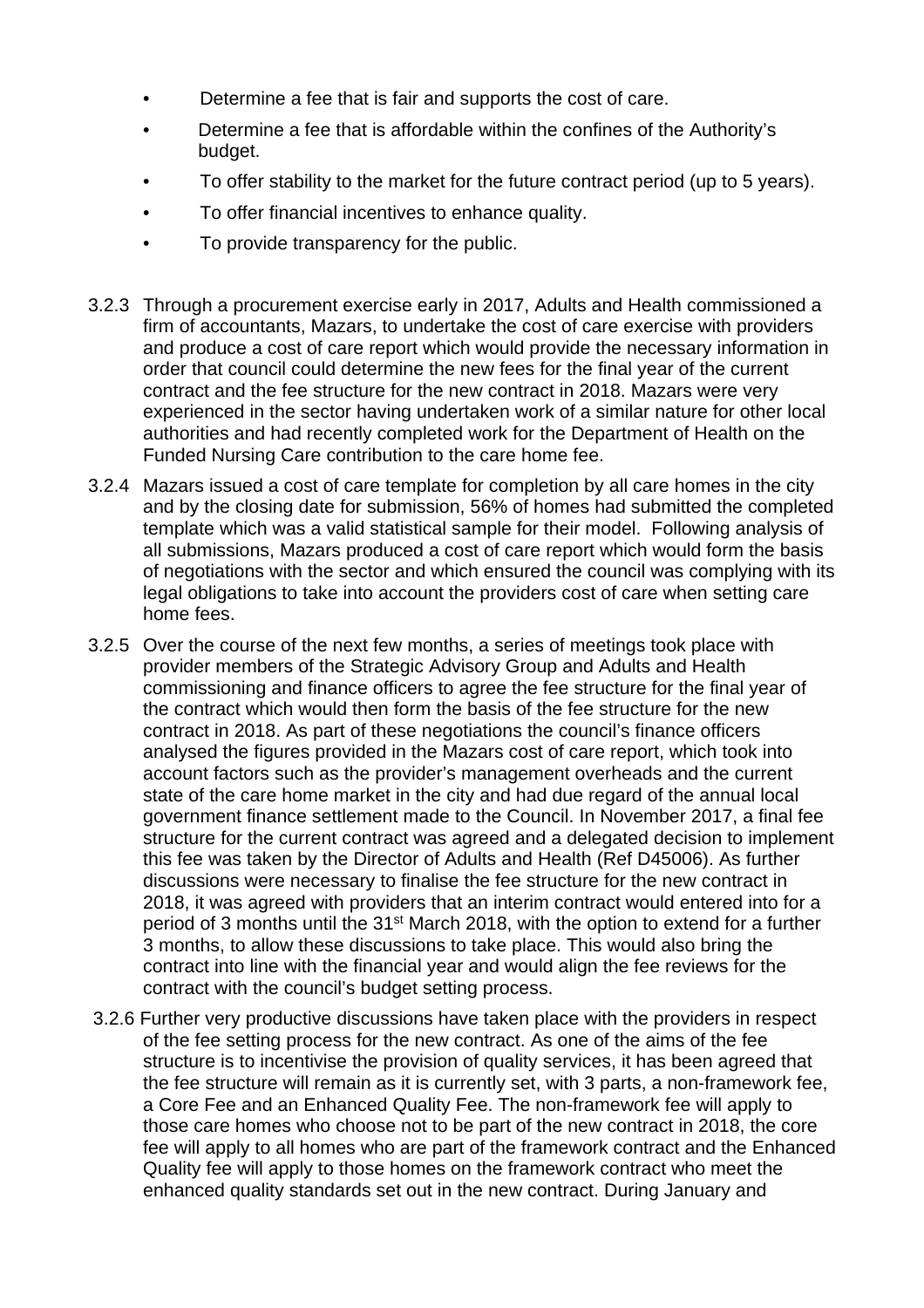February 2018, Adults and Health have been consulting with providers on the enhanced quality standards and how they are to be applied to the contract.

### 3.3 **To enter into a procurement exercise for a new contract with care home providers.**

- 3.3.1 A number of workstreams have been operating to ensure the new contract is fit for purpose for the future. These include the updating of the current contract documents including the Quality Framework document, a review of business processes to ensure these are as efficient as possible and an options appraisal to determine the best procurement route for the contract.
- 3.3.2 The current contract documents were previously coproduced with the independent sector providers in 2012 and there have been no major issues with any of the documents during this period. However, since the original contract in 2012, the Care Act has been introduced therefore a full review of all the documents was necessary to ensure they were Care Act compliant and that they were up to date with current best practice. As part of this review process, a Reference Group was established which was made up of various care home managers who are part of the current framework contract. This group have been working with commissioning officers in Adults and Health over the last year on updating the contract documents to reflect best practice. As part of wider consultation on the documents, a number of workshops have been held at the end of January 2018 for all providers in the city to contribute to the development of the contract. The terms and conditions of the contract have also been revised and updated by the council's contract solicitor.
- 3.3.3 In order to ensure the council's business processes are as efficient as possible, a review of the key business processes that affect care homes has been undertaken. One of the key processes to be reviewed was the payments process, as this had been a major issue in the past for providers. Over the last year a new process has been established to improve the way financial assessments are undertaken meaning fewer delays in the future in providers receiving payments, the introduction of a new financial queries team which allows providers to have a direct contact within the council to handle queries providers may have with payments thereby speeding up this process which will lead to fewer complaints and the provision of new guidance for the public on applying for assistance with care home fees from the council.
- 3.3.4 Another major review being undertaken relates to the way the Adults and Health monitor the contracts with providers. When the original monitoring process was introduced, the CQC were not undertaking their inspections using their current inspection process and this necessitated more detailed monitoring process to be implemented for the contract. However, since this time, the CQC now produce much more detailed reports of providers therefore the review of the monitoring processes is being undertaken to ensure Adults and Health are able to ensure providers are meeting the standards contained in the contract in the most efficient way possible to avoid duplication and unnecessary burdens on providers. In addition, the contract monitoring team will need to work in conjunction with the new Care Quality Team to ensure providers who require assistance are identified and prioritised.
- 3.3.5 To ensure the correct procurement route can be chosen to implement the new contract, a series of options appraisal workshops have been held with stakeholders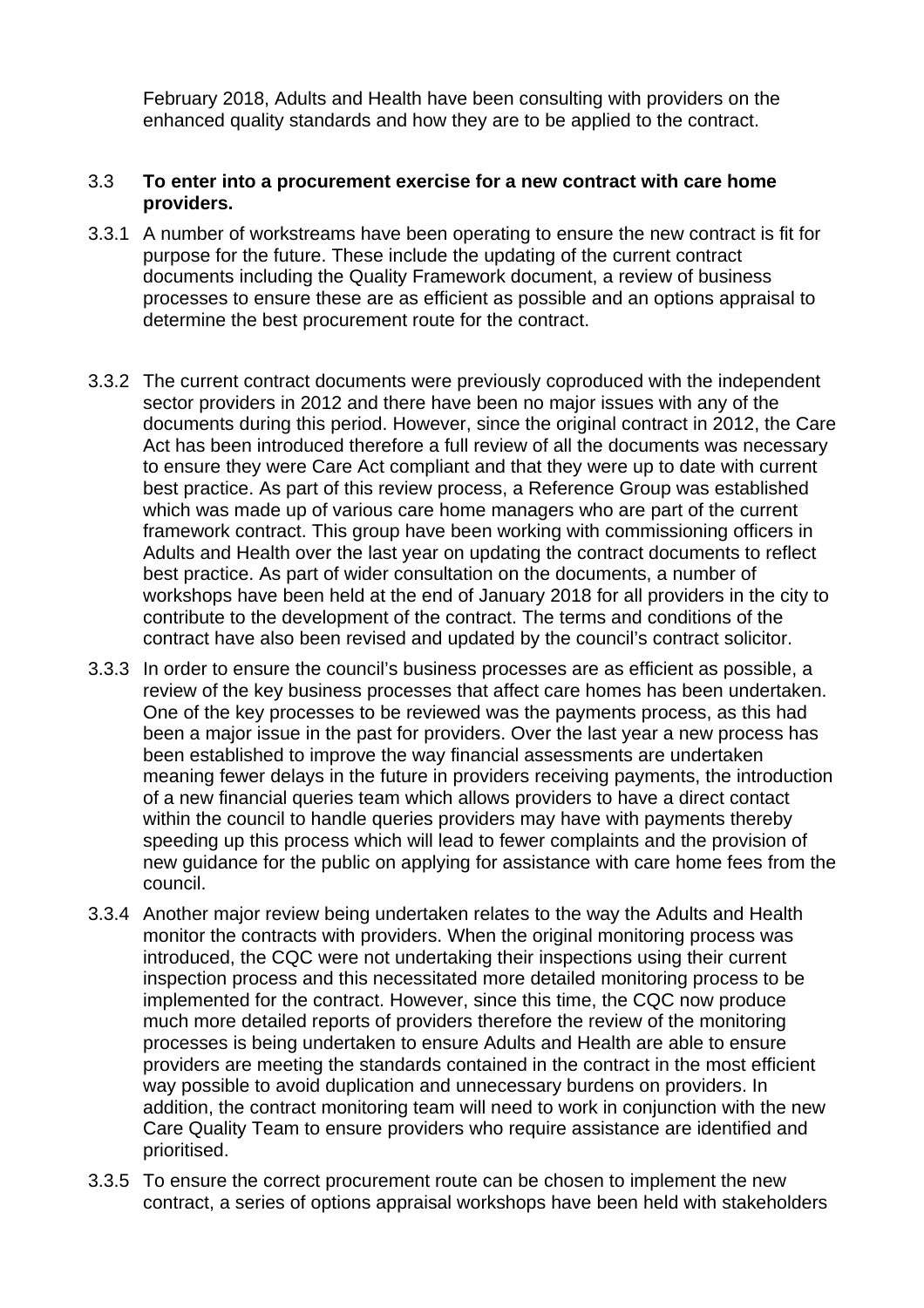including the independent sector providers. An overview of the market in Leeds was presented along with information about the technical aspects.

- 3.3.6 The outcome of these discussions was that a framework contract should be considered. Additionally, Adults and Health in partnership with the CCG Partnership will consider block contracts for any specialist areas of provision where resources are scarce such as nursing dementia. The preferred option for the length of contract was 5 years as it allowed providers more certainty and allowed them to plan. The option chosen for the procurement process was overwhelmingly for a simplified application process that complies with the Public Contracts Regulations 2015 however, there was an acknowledgement that should any block beds be purchased, this would need to go through a competitive procurement process.
- 3.3.7 These outcomes were reported to the Project Board in January 2018 with a recommendation that a new 5 year framework contract is commissioned with providers through an application process and the board agreed that this is the option that should be recommended to the Executive Board for agreement. The Project Board also agreed to further explore the possibility of block contracting for nursing dementia services in the future and this work is currently ongoing and will be subject to a separate delegated decision.

### **4 Corporate considerations**

### **4.1 Consultation and engagement**

- 4.1.1 The quality standards and service specification have been developed by working in partnership with a number of service providers, monthly meetings have taken place between March and December 2017 whereby discussions were held and areas for amendment, inclusion or clarification were identified and where appropriate included in the standards.
- 4.1.2 All care home providers have had several opportunities to comment on both the quality standards and the service specification. Two workshops were held to which all providers were invited. Additionally the quality standards and service specification were sent electronically to all care homes for comment. Information was, where appropriate, incorporated into the quality framework standards and service specification.
- 4.1.3 Residents and/or relatives, registered managers and care home staff have been consulted using a questionnaire with contact details provided for those who wanted to speak to someone. Information was then collated from all of the responses and reflected in the revised standards.
- 4.1.4 Elected members who sit on the Strategic Advisory Board were informed and consulted with on a bi-monthly basis throughout the project.
- 4.1.5 The methodology for the cost of care has been developed by working in partnership with a number of care home providers. All providers were invited to submit their 'cost of care' using a pre-determined template.
- 4.1.6 Additionally other stakeholders internal to the Council were consulted at various points of the development of the key documents and their comments were invited in order to ensure we had as wide a consultation and representation as possible.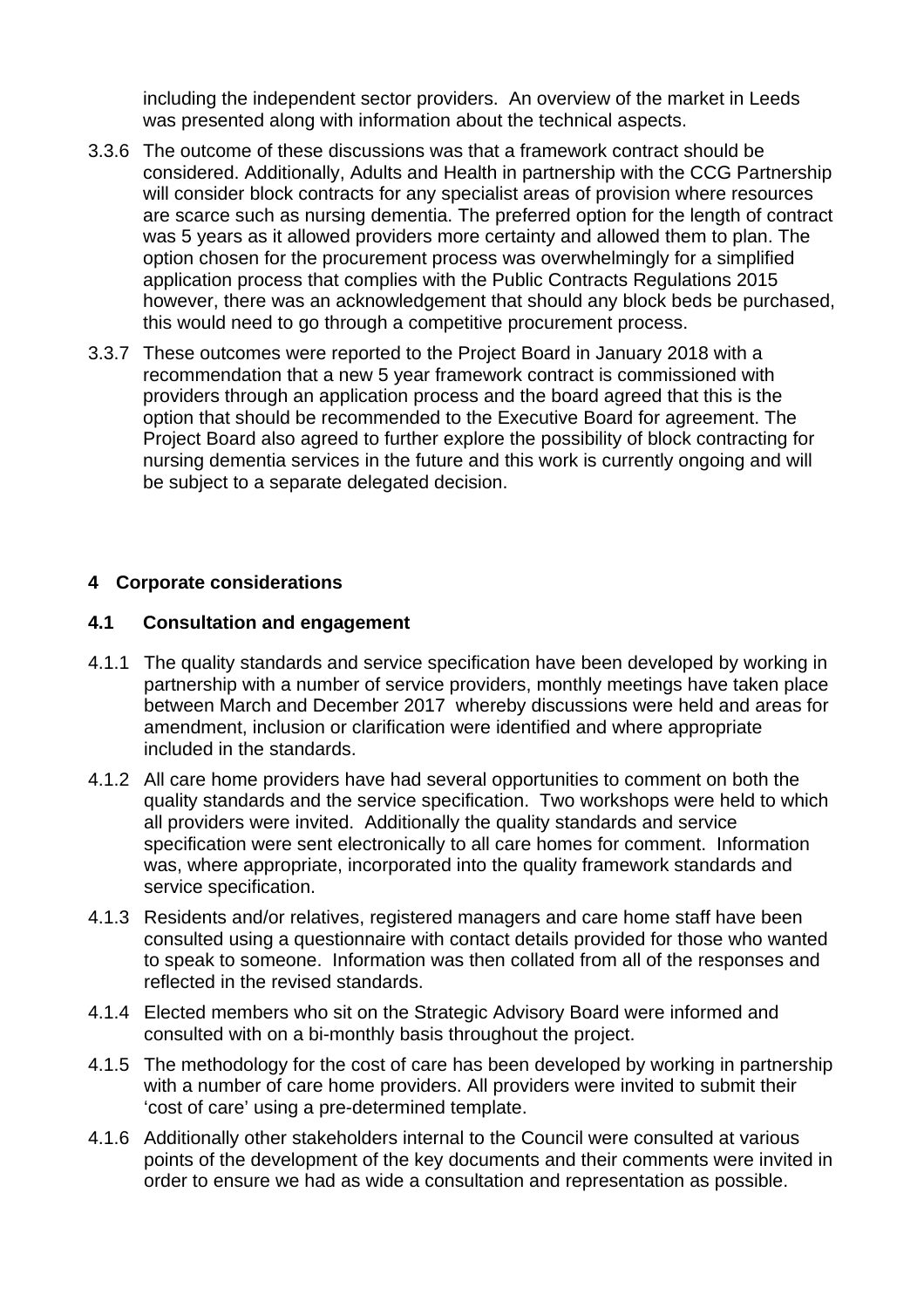4.1.7 Briefing papers were circulated to key stakeholders at various points during the project.

# **4.2 Equality and diversity / cohesion and integration**

- 4.2.1 An Equality Impact Assessment has been undertaken in relation to the development of the quality standards and service specification and this demonstrated that equality and diversity had been considered during the development of both the quality service standards and the service specification and this is attached as Appendix 3
- 4.2.2 The EIA demonstrates that Care Homes are ideally placed to develop community cohesion through strengthening connections with local community group and schools and through employment opportunities within the care home setting.
- 4.2.3 The importance of emphasising diversity and inclusion in contracts is recognised and a number of quality standards have been co-produced with providers to ensure that this area has been included within the quality standards framework. This would then provide the information for the service provider to address any inequalities or under representation.
- 4.2.4 Equality characteristics will be rigorously monitored as part of the ongoing monitoring of the new long term agreement.

# **4.3 Council policies and best council plan**

4.3.1 The framework contract will contribute to the Council's policies and the Best Council Plan including delivery of the better lives programme by contributing to: people living longer and healthier lives; helping people to live full, active and independent lives; ensuring that people's quality of life is improved by access to quality services; involving people in decisions made about them, and; helping people to live in healthy and sustainable communities

### **4.4 Resources and value for money**

- 4.4.1 In 2017/18 the Council expects to spend approximately £60m on residential and nursing care with Leeds based older people's care homes. Over the five year contract period, it is anticipated that the contract value will be in the region of £300m before factoring in the impact of any demographic changes and inflationary pressures.
- 4.4.2 It is important to note that there are several variables that influence the financial cost associated with care home placements. These include the fee, number of service users funded by the Local Authority, length of stay, the mix of service users e.g. residential, nursing, the number of providers who will deliver services at the fee mix.
- 4.4.3 Included within the Mazars cost of care report is a formula which has provided estimates of future increases for the next 5 years of the contract which includes inflationary increases (including wages) and this formula will be utilised as part of the annual fee review. Over the life of the contract there will be the provision to review the service specification in order to accommodate and respond to any changes in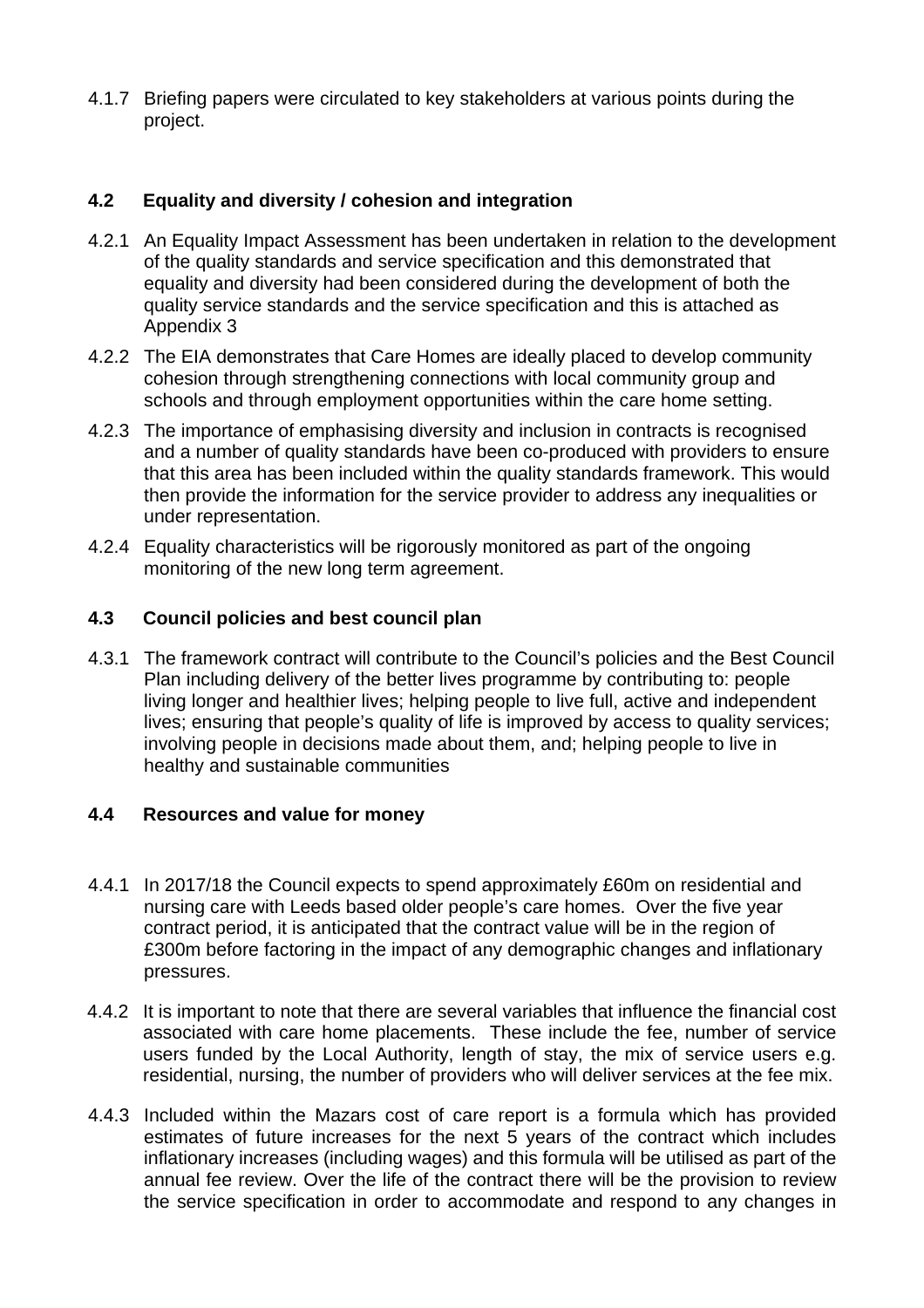legislation and/or service requirements, and also the terms of the contract, including fee levels.

### **4.5 Legal implications, access to information, and call-in**

- 4.5.1 The report is a Significant Operational Decision. The future report taken by the Director of Adults and Health to commence the procurement exercise under delegated powers will be a Key Decision and will be subject to call-in.
- 4.5.2 There are no confidential items to this report.

### **4.6 Risk management**

- 4.6.1 A risk management plan was developed as part of the One City Approach and incorporated risks associated with all elements of the work.
- 4.6.2 The risk and issue register was overseen by the One City Project Board and all risks are being actively managed.
- 4.6.3 Implementation of the Quality Improvement Plan will reduce the risks to all stakeholders as quality will improve across Care Homes and this will bring about improved quality of life for Care Home residents.
- 4.6.4 Implementation of the Quality Team should lead to better care being provided within the Care Homes thus reducing the number of safeguarding referrals and complaints about Care Homes which will lead to less time being spent undertaking investigations and lead to better outcomes for care home residents.

### **5 Conclusions**

- 5.1 The whole work programme has been undertaken by adopting a partnership approach to ensure that the implementation of the One City approach will lead to higher quality care within the independent older people's care home sector.
- 5.2 The action plan has been coproduced with a wide range of stakeholders that identifies where improvements can be made, the accountable organisation and the timescales for improvements which will bring benefits to the citizens of Leeds who either reside or work within the independent sector older peoples care homes.
- 5.3 Implementation of the Quality Team will ensure that care homes get the support that they require which will lead to better CQC ratings within the sector.
- 5.4 The development of the Leadership Academy will lead to Registered Managers of Care Homes developing further skills and knowledge which are then enhanced by peer to peer support.
- 5.5 The basis of a new fee structure has been agreed with the sector which will enable the council will to enter into a procurement exercise to formalise new contracts with the independent sector for the next 5 years.